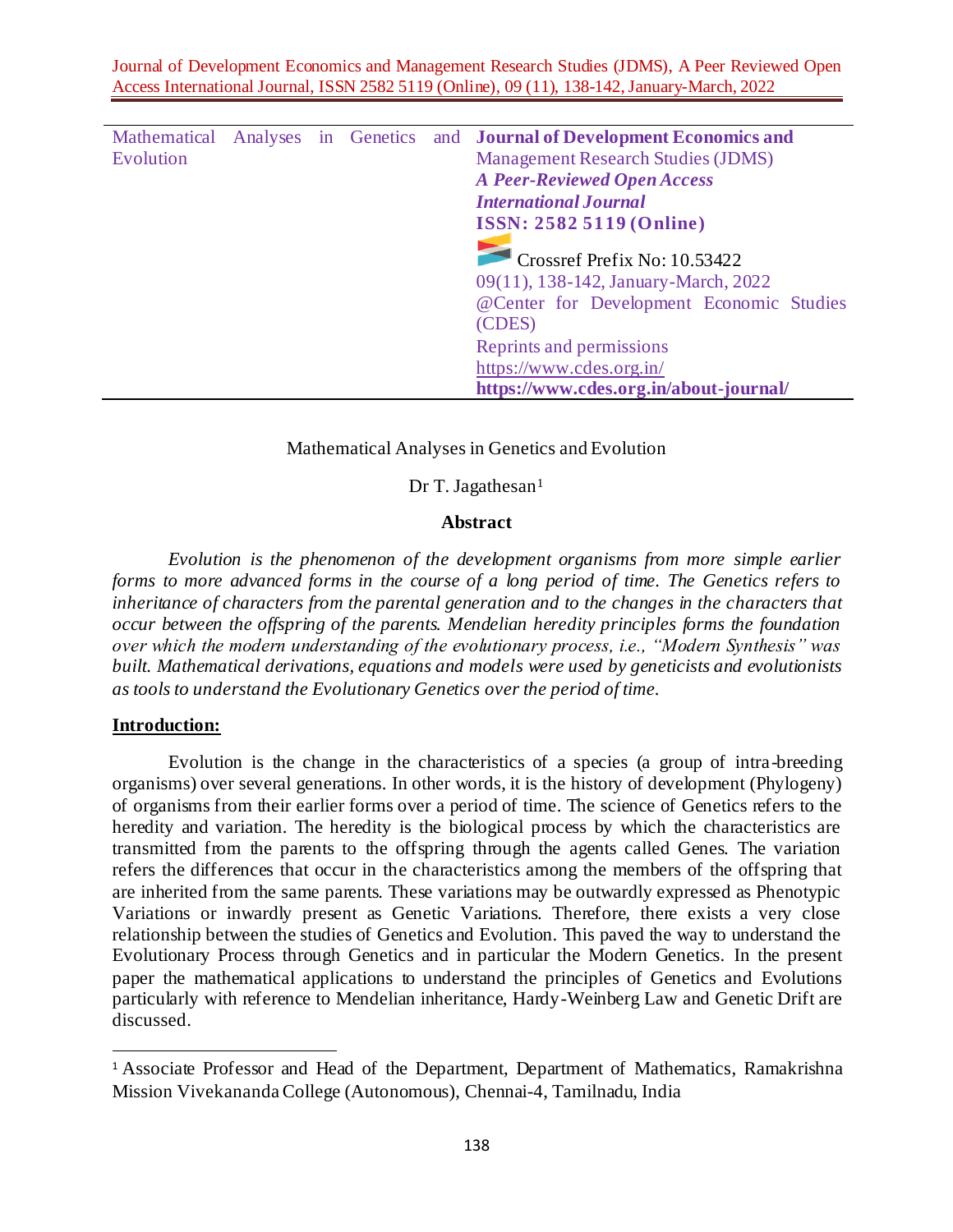### **Mathematics of Mendelian Inheritance:**

Gregor Johann Mendel, an Austrian Monk, could prove for the first time the principles of Genetics through his famous studies on the growth pattern of the Pea plants with simple mathematical derivations. The four Mendel's Laws of Unit Characters, Dominance, Segregation, and Independent Assortment are explained with simple phenotypic and genotypic arithmetic ratios. The respective Mendelian ratios for the outward expression of characters (Phenotypes) of Monohybrid and Dihybrid crosses are 1:3 and 9:3:3:1 while the inner genetic compositions of these crosses are  $1:2:1$  and  $1:2:1:2:4:2:1:2:1$  respectively. Test Cross is a genetic technique used to find out the real inner genetic composition of outward expression of characters. The simple mathematical ratios for Monohybrid and Dihybrid test crosses are 1:1 and 1:1:1:1 respectively.

The symbolism used in Mendelian equations to explain the hybrid crosses are of the nature of Algebraic structures. Seventy-four years after the Mendel's work the application of formal language of abstract algebra to study the genetics was brought to light by Etherington.

## **Hardy-Weinberg Equilibrium Equation:**

The Genes for the manifested characters are represented by genetic units called alleles which are found in the chromosomes. These alleles are generally found pairs, one member inherited from the male parent and the other from the female parent. Among these alleles one may be dominant in showing outward expression under either homozygous (AA) or heterozygous (Aa) conditions The other allele is recessive that could express only under recessive condition (aa). Hardy-Weinberg Equilibrium Equation was formulated by Hardy and Weinberg in 1908 to know the frequencies of the alleles in a population. The mathematical derivation of a monohybrid (with only single set of dominant and recessive alleles) the Hardy-Weinberg Equilibrium is as follows:

**'p'** = all the alleles of the dominant gene found in homozygous condition **(AA)** and half of the number of alleles found in heterozygous condition **(Aa)**

$$
p = AA + 1/2Aa
$$

and

**'q'** = all the alleles of the recessive gene found in homozygous condition **(aa)** and half of the number of alleles found in heterozygous condition **(Aa)**

$$
q = aa + 1/2Aa
$$

As the frequency of one plus the frequency of the other equals 100% of the alleles

$$
p+q=1
$$

Then the logic derivation is:

$$
p = 1 - q
$$
 and 
$$
q = 1 - p
$$

$$
(p + q)2 = 1
$$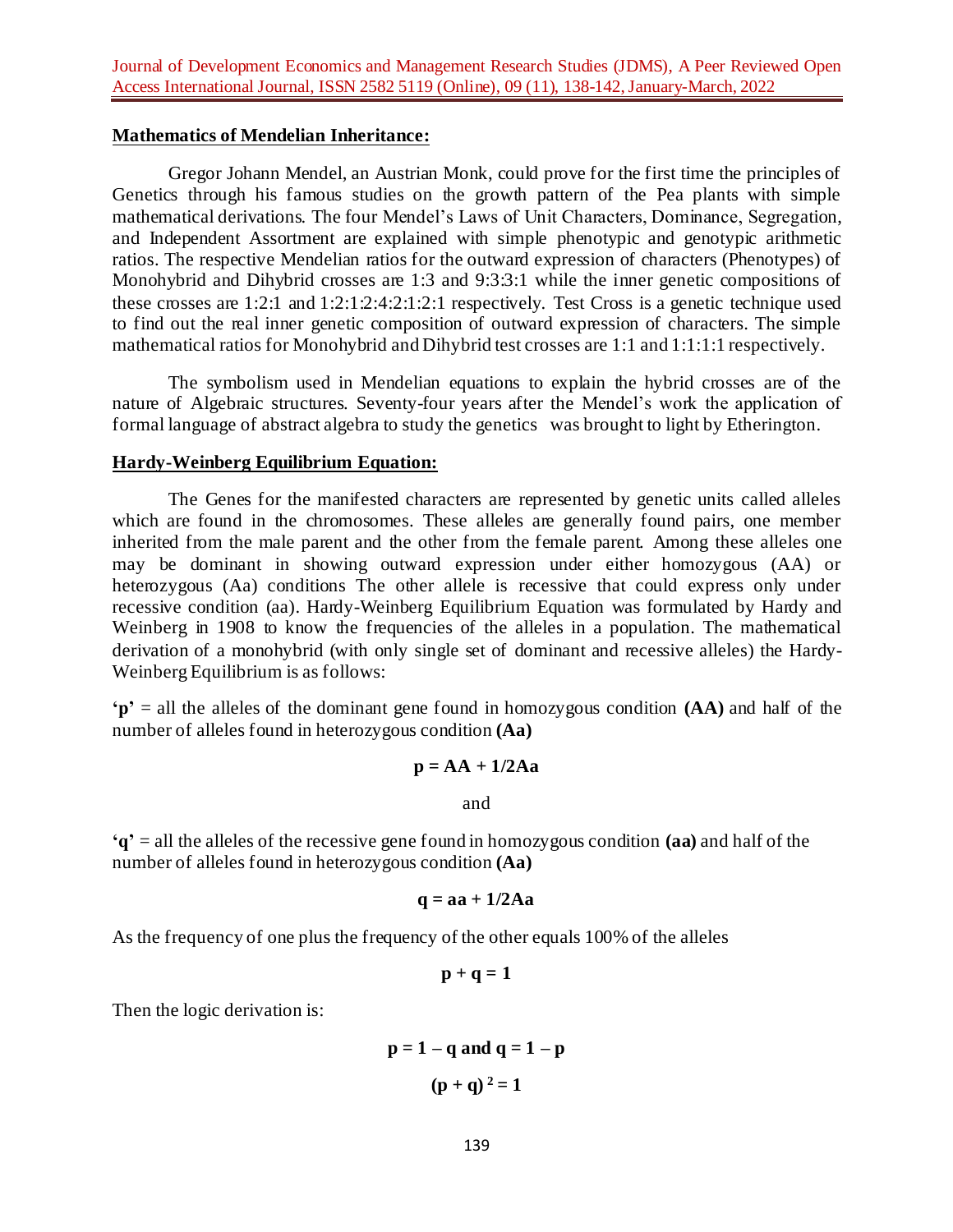Then the binomial expansion formula is:  $P^2 + 2pq + q^2 = 1$ 

This Equilibrium formula facilitates us to predict the frequency of the alleles in a population whether they are outwardly expressed or not.

Hardy-Weinberg Equilibrium Equation was formulated based on the assumptions like the population in question is very large, mating between individuals are at random and not through selection, no immigration or emigration of individuals with the addition or loss of alleles, no mutation of the genes. This Equilibrium concept explains the expected frequency of the alleles of such populations that are not evolving due to the absence of selection pressure from the Nature. But in reality, deviations occur from this Equilibrium due to the changes in the above assumptions which cause Evolutionary changes in populations. Hence, the application of this Equilibrium is more of the nature of Null Hypothesis.

To generalize the Hardy-Weinberg Equilibrium, Bernstein introduced Bernstein algebras as a measure to easily understand the principle of [Hardy–Weinberg law,](https://encyclopediaofmath.org/wiki/Hardy%E2%80%93Weinberg_law) which states that a randomly mating population is genetically in equilibrium state.

# **Genetic Drift or Sewell Wright Effect:**

The deviations in the Hardy-Weinberg Equilibrium of a population will cause changes in evolutionary process and in frequencies of genes. Genetic Drift or Sewell Wright Effect or Founder Effect is one such known deviation that occurs in smaller populations. Random and selective mating pressures among the individuals are the deciding factors in the fate of allelic pairs (genes) in a population. In Genetic Drift there may be selective mating pressures between individuals. This results in either elimination of some of the genetic traits or fixation of some other genetic traits in due course of the evolution of the population.

Different mathematical models with algebraic equations were designated to understand the process of Genetic Drift and evolutionary changes in the gene frequencies. Equation suggested by Barton and his associates is as follows.

$$
V_t \approx pq(1-\exp(-t/2N_e))
$$

Assuming genetic drift is the only evolutionary force acting on an allele, after *t* generations in many replicated populations, starting with allele frequencies of *p* and *q*, the variance in allele frequency across those populations will be as per the above equation.

**Wright-Fisher model** is another equation formulated based on the assumptions that the allelic pairs of a gene, **'p'** and **'q'** found in '*N'* number of individuals of the population either as homozygous or heterozygous conditions and the generations are not overlapping. Under such condition each copy of the gene found in the new generation is drawn independently at random from all copies of the gene in the old generation. The equation of this model to calculate the probability of obtaining **'***k'* copies of an allele that had frequency *'p'* in the last generation is as follows: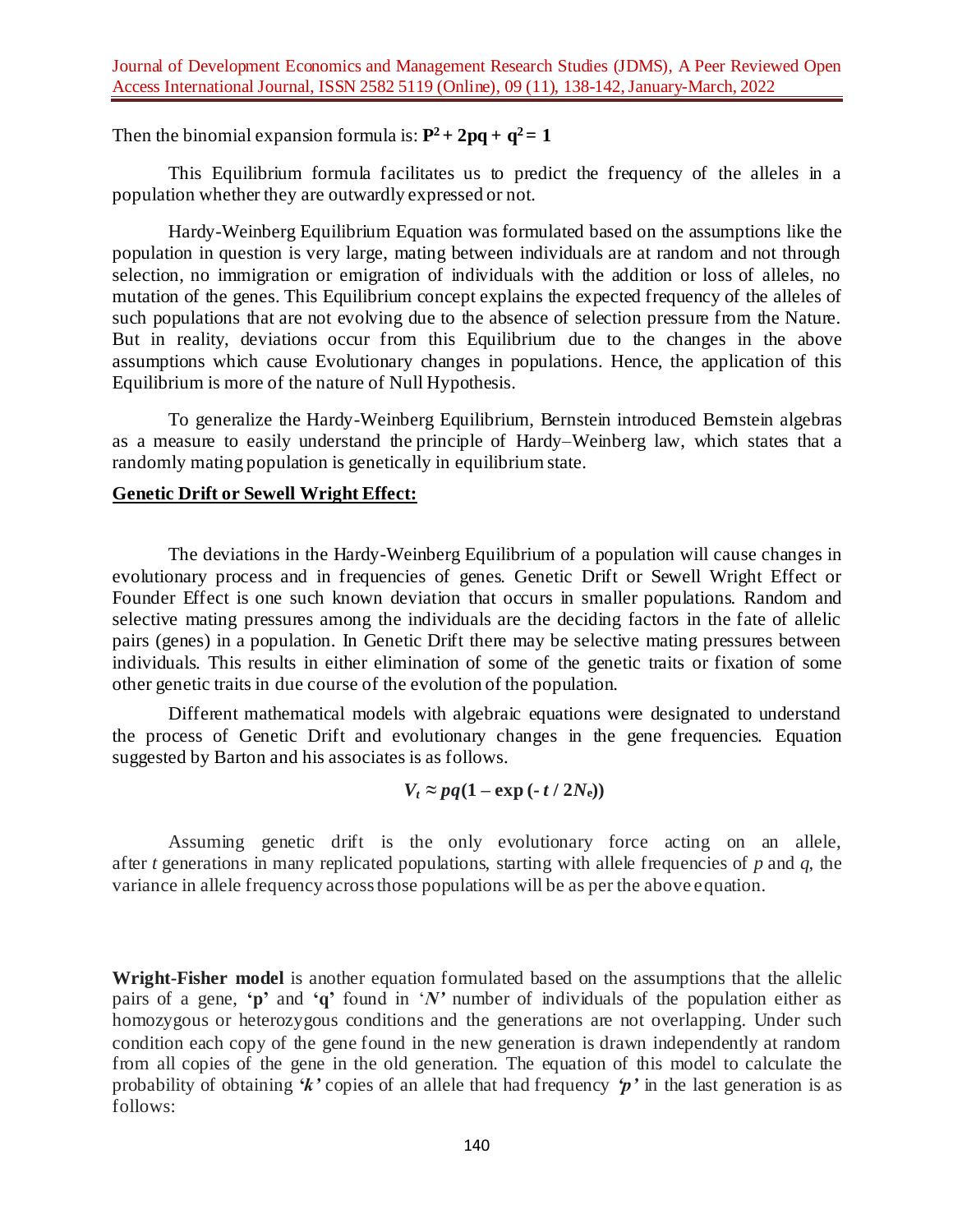$$
\frac{(2N)!}{k!(2N-k)!}p^kq^{2N-k}
$$

Where the symbol "**!**" signifies the [factorial](https://en.wikipedia.org/wiki/Factorial) function.

A still other model, **[Moran model](https://en.wikipedia.org/wiki/Moran_process)** is based on the overlapping generations. At each generation, one individual is chosen to reproduce and one another individual is chosen to die. So in each generation, the number of copies of a given allele can go up by one, go down by one, or can stay the same. The linear algebraic matrix for this model is tri-diagonal which is easier for this model.

### **Conclusion:**

Carl Friedrich Gauss considered mathematics as the "Queen of Sciences". The symbols, algebraic derivations and the practically and theoretically oriented Number Theory of mathematics uncover the nature of physical and biological realities. Charles Darwin believed that the Evolution occurs because of the Natural Selection of the organisms with favoured variations. His theory of evolution with Mendelian hereditary principles in a joint mathematical framework forms the basis of 20th Century understanding of the evolutionary process. This modern idea of evolution is called "Modern Synthesis" by evolutionary biologist Julian Huxley in1942.

As an important fundamental principle of population genetics, the Hardy-Weinberg Law explains that the frequencies of the genotypes are constant between generations in a population in the absence of interferences by outside factors. This Equilibrium phenomenon can be used as a measure of Null Hypothesis to prove whether Evolution is taking place in a population.

Genetic drift is the deviating principle from Hardy-Weinberg Law which occurs in a population of smaller size. In this drift the selective matting pressure causes in a population the elimination of some genetic traits or stabilization of some other genetic traits. The algebraic equations of Barton, Wright-Fisher and Moran models are used as tools to explain the phenomenon of Genetic Drift in a clearer and easier way.

# **References:**

- 1. Ahluwalia, K.B., (1988). Genetics [I Ed.], Wiley Eastern Limited, New Delhi.
- 2. [Barton, N.H,](https://en.wikipedia.org/wiki/Nick_Barton) [Briggs, D.E,](https://en.wikipedia.org/wiki/Derek_Briggs) [Eisen, J.A,](https://en.wikipedia.org/wiki/Jonathan_Eisen) [Goldstein,](https://en.wikipedia.org/wiki/David_B._Goldstein_(geneticist)) D.B, and N.H. Patel, (2007). Evolution. Cold Spring Harbor, NY.
- 3. Bernstein, S., (1923). Principe de stationarité et généralisation de la loi de Mendel, C.R. Acad. Sci. Paris, 177:581–584.
- 4. Darwin, C., (1859). "The Origin of Species", John Murray, London.